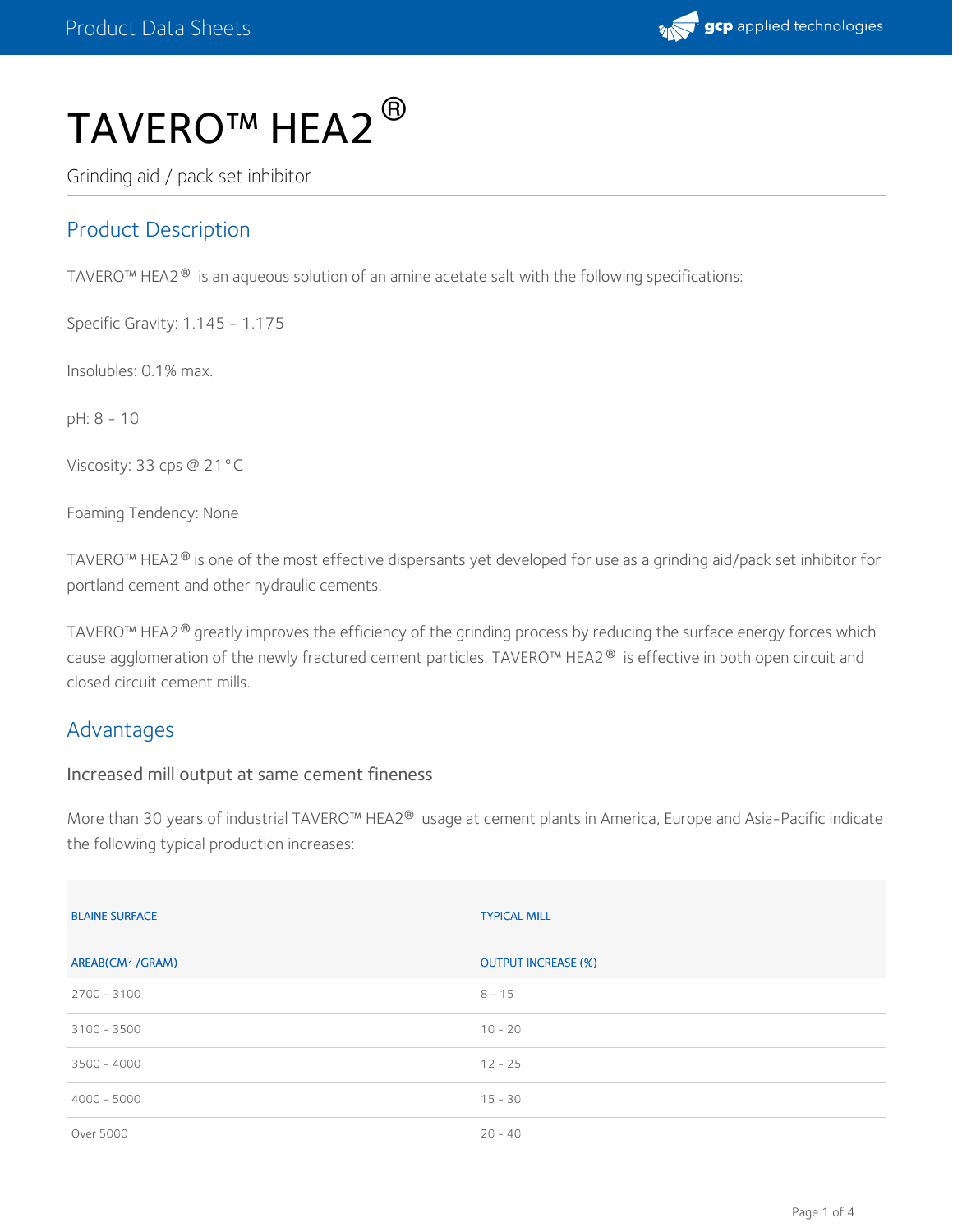

#### Reduced grinding costs

The increased mill output with TAVERO™ HEA2® at same cement fineness and energy consumption provides savings through lower grinding costs per ton of cement.

#### Higher cement strengths

<code>ASTM</code> test data shows that <code>TAVERO</code>™ <code>HEA2®</code> significantly increases compressive and flexural strengths of cements, particularly at early ages. Increases as high as 25% are not uncommon; however the average of all tests for all ages is 10%.

#### Increased cement flowability

The dry dispersive action of TAVERO™ HEA2® results in vast improvements in cement flowability characteristics. A marked reduction of pack set or "silo set" is also noticeable for TAVERO™ HEA2® treated cements.The improved flowability of cements with TAVERO™ HEA2® results in faster loading and unloading times of bulk tankers. Capacities of pneumatic conveying equipment are also increased.



The improved flowability of cements with HEA2 results in faster loading and unloading times of bulk tankers. Capacities of pneumatic conveying equipment are also increased.

| <b>PACK SET PUMPING RATE</b> | <b>INDEX IN TONS/HOUR</b> |
|------------------------------|---------------------------|
| 23                           | 42                        |
| 19                           | 80                        |
|                              | 110                       |

A test method for assessing the pack set index (stickiness) of cements is available upon request. Typical information establishing the correlation between pack set index and flowability of cement was shown in a study where pack set indices versus pumping rates, through a 1,500m Fuller Kinyon line, were measured and compared.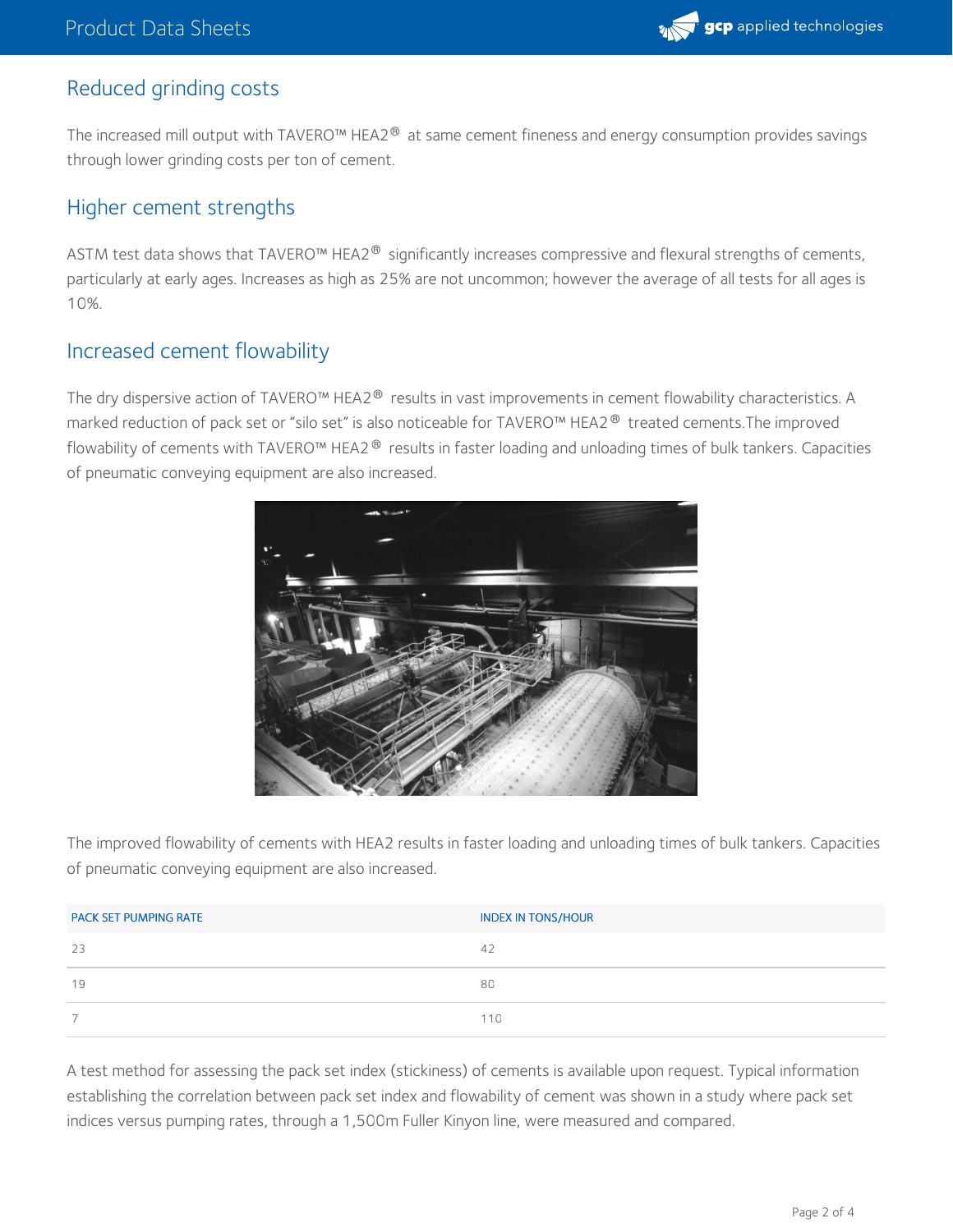

#### Controlled set times

Special HEA2 formulations designed to extend cement setting times are available through your local GCP representative.

#### **Handling**

TAVERO™ HEA2 $^\circledast$  may be dispensed as received. However, dilution with 5 parts water or more is recommended to ensure greater proportioning accuracy and better additive distribution. Suitable dispensing pumps with adjustable flow rates should be used for optimum performance. Diluted TAVERO™ HEA2® may be added onto the clinker conveyor belt or sprayed into the mills first compartment.

## Greater bulk density

TAVERO™ HEA2® increases the bulk density of cement by up to five percent, providing increased storage capacities of silos and bulk carriers.

#### Addition Rate

EA2 typical dosage rates will vary from 0.01% - 0.05% by weight of cement for Types I & II cements and 0.04% - 0.08% by weight of cement for Type III cements.

| BLAINE SURFACE AREA (CM <sup>2</sup> /G) | TAVERO™ HEA2 <sup>®</sup> DOSAGE RATE % BY WEIGHT OF CEMENT |
|------------------------------------------|-------------------------------------------------------------|
| 2700 - 3500                              | $0.01 - 0.02$                                               |
| 3500 - 4500                              | $0.02 - 0.04$                                               |
| Over 4500                                | $0.04 - 0.06$                                               |

## Dosing Equipment

GCP grinding aids should be accurately proportioned through a calibrated dosing system, suitable for the cement mill and output required.

## Specification Compliance

Approved for use under ASTM C 465 specification as a non- harmful processing addition, TAVERO™ HEA2® has been thoroughly tested and is widely used in the cement industry.

## Packaging

TAVERO™ HEA2® is supplied in 210L drums, or in bulk by tanker trucks. It contains no flammable materials.

#### Storage

Protect from freezing. Once frozen, the product should be thawed out slowly and re-mixed thoroughly prior to use. Shelf life is minimum 12 months in manufacturer's containers.